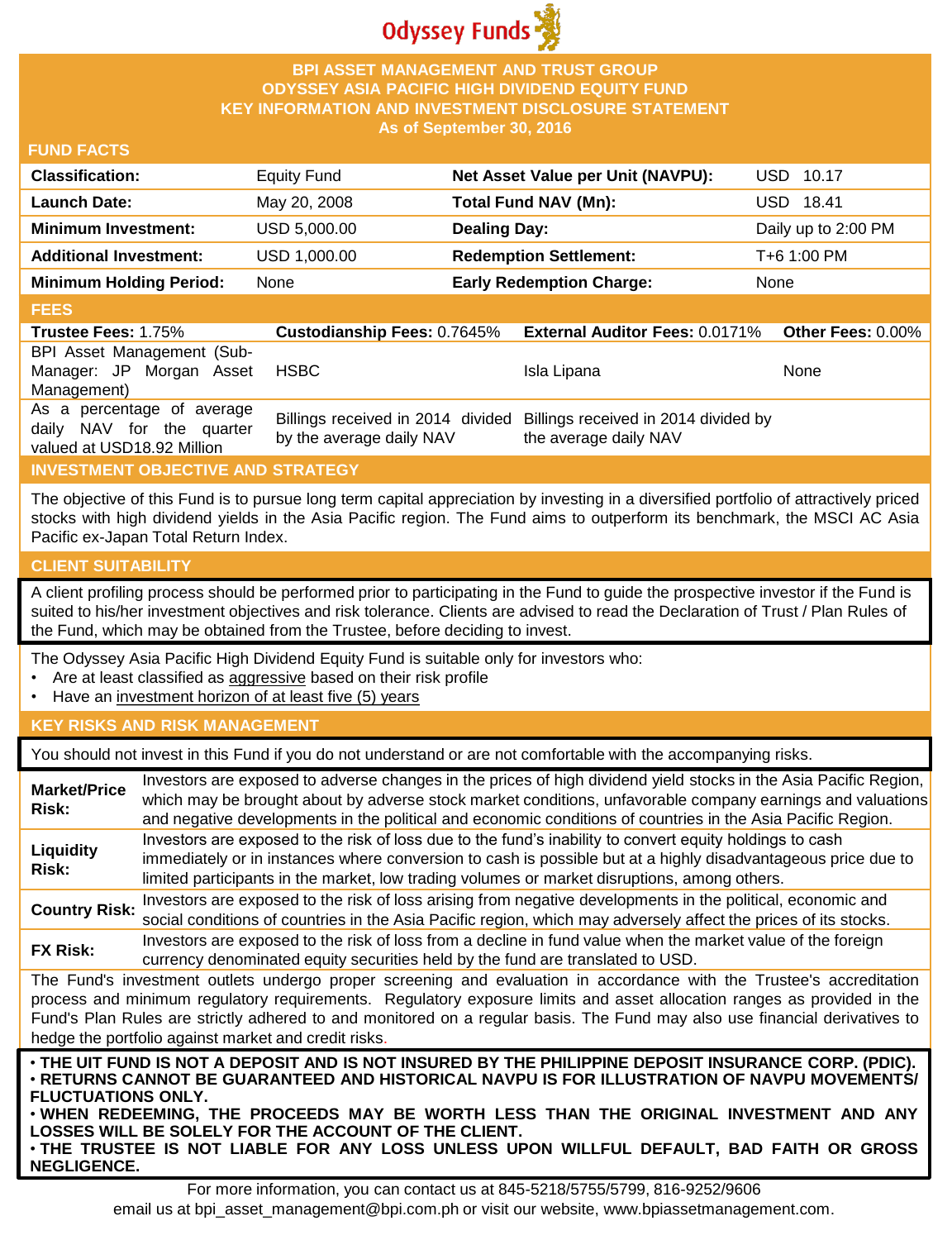## **FUND PERFORMANCE AND STATISTICS AS OF SEPTEMBER 30, 2016**

(Purely for reference purposes and is not a guarantee of future results)



| 10.5   |                              |                                     |        |                                   |             |                           |                   | Portfolio Beta                                                                                                       | 0.94    |
|--------|------------------------------|-------------------------------------|--------|-----------------------------------|-------------|---------------------------|-------------------|----------------------------------------------------------------------------------------------------------------------|---------|
|        |                              |                                     |        |                                   |             |                           |                   | Volatility, Past 1 Year (%) <sup>2</sup>                                                                             | 16.38   |
| 8.0    |                              |                                     |        |                                   |             | Sharpe Ratio <sup>3</sup> | 0.94              |                                                                                                                      |         |
| 5.5    |                              |                                     |        |                                   |             |                           |                   | Information Ratio <sup>4</sup>                                                                                       | $-0.13$ |
| Sep-11 | Mar-14<br>Dec-12<br>$Jun-15$ |                                     | Sep-16 | <b>Current Number of Holdings</b> | 71          |                           |                   |                                                                                                                      |         |
|        |                              | <b>CUMULATIVE PERFORMANCE (%) 1</b> |        |                                   |             |                           |                   |                                                                                                                      |         |
|        |                              | 1 mo                                | 3 mos  | 6 mos                             | <b>1 YR</b> | 3 YRS                     | S.I. <sup>5</sup> | <sup>1</sup> Returns are net of fees.                                                                                |         |
| Fund   |                              | 0.30                                | 7.96   | 4.95                              | 13.76       | 3.25                      | 1.70              | <sup>2</sup> Measures the degree to which the Fund fluctuates<br>vis-à-vis its average return over a period of time. |         |
|        | <b>Benchmark</b>             | 1.78                                | 9.69   | 10.19                             | 18.07       | 7.02                      | 16.06             | <sup>3</sup> Used to characterize how well the return of a Fund                                                      |         |
|        |                              | <b>ANNUALIZED PERFORMANCE (%) 1</b> |        |                                   |             |                           |                   | compensates the investor for the level of risk taken.                                                                |         |

| <b>NAVPU over the past 12 months</b>     |         |
|------------------------------------------|---------|
| Highest                                  | 10.35   |
| Lowest                                   | 8.13    |
| <b>STATISTICS</b>                        |         |
| Portfolio Beta                           | 0.94    |
| Volatility, Past 1 Year (%) <sup>2</sup> | 16.38   |
| Sharpe Ratio <sup>3</sup>                | 0.94    |
| Information Ratio <sup>4</sup>           | $-0.13$ |
| Cursent Number of Holdings               | 74      |

|                                        | 1 mo       | 3 mos   | 6 mos | <b>1 YR</b> | 3 YRS | S.I. <sup>5</sup> |  |
|----------------------------------------|------------|---------|-------|-------------|-------|-------------------|--|
| Fund                                   | 0.30       | 7.96    | 4.95  | 13.76       | 3.25  | 1.70              |  |
| <b>Benchmark</b>                       | 1.78       | 9.69    | 10.19 | 18.07       | 7.02  | 16.06             |  |
| <b>ANNUALIZED PERFORMANCE (%) 1</b>    |            |         |       |             |       |                   |  |
|                                        | 1 YR       | 2 YRS   | 3 YRS | 4 YRS       | 5 YRS | S.I. <sup>5</sup> |  |
| Fund                                   | 13.76      | $-0.34$ | 1.07  | 1.61        | 4.76  | 0.20              |  |
| <b>Benchmark</b>                       | 18.07      | 0.50    | 2.29  | 3.48        | 6.67  | 1.79              |  |
| <b>CALENDAR YEAR PERFORMANCE (%) 1</b> |            |         |       |             |       |                   |  |
|                                        | <b>YTD</b> | 2015    | 2014  | 2013        | 2012  | 2011              |  |
| Fund                                   | 9.71       | $-9.91$ | 7.08  | $-5.41$     | 21.10 | $-18.24$          |  |
| <b>Benchmark</b>                       | 12.20      | $-9.47$ | 3.71  | 2.65        | 22.75 | $-15.59$          |  |

well the return of a Fund for the level of risk taken. The higher the number, the better.

<sup>4</sup>Measures reward-to-risk efficiency of the portfolio relative to the benchmark. The higher the number, the higher the reward per unit of risk.

<sup>5</sup>Since inception.

\*Declaration of Trust is available upon request through branch of account.

**Name % of Equities**

|               | <b>TOP1</b>  |
|---------------|--------------|
| % of Fund     | <b>Name</b>  |
| 97.01         | Korea        |
| 2.99          |              |
| % of Equities | <b>HSBC</b>  |
| 34.22         | China        |
| 10.63         | <b>CK Ht</b> |
| 10.11         |              |
| 7.83          | Bangk        |
| 6.45          | LG Up        |
| % of Equities | AMP          |
| 26.83         | Taiwa        |
| 17.02         | Manut        |
| 16.68         | Yuant        |
| 11.80         |              |
| 9.69          | Huane        |
|               |              |

**TEN HOLDINGS** 

| 5.25 |
|------|
| 4.55 |
| 4.32 |
| 4.19 |
| 4.08 |
| 3.98 |
| 2.93 |
| 2.79 |
| 2.62 |
| 2.58 |
|      |

# **RELATED PARTY TRANSACTIONS\***

The Fund has no investments and trade transactions with Bank of the Philippine Islands, its subsidiaries and related parties.

\* Related party in accordance with BPI's internal policy.